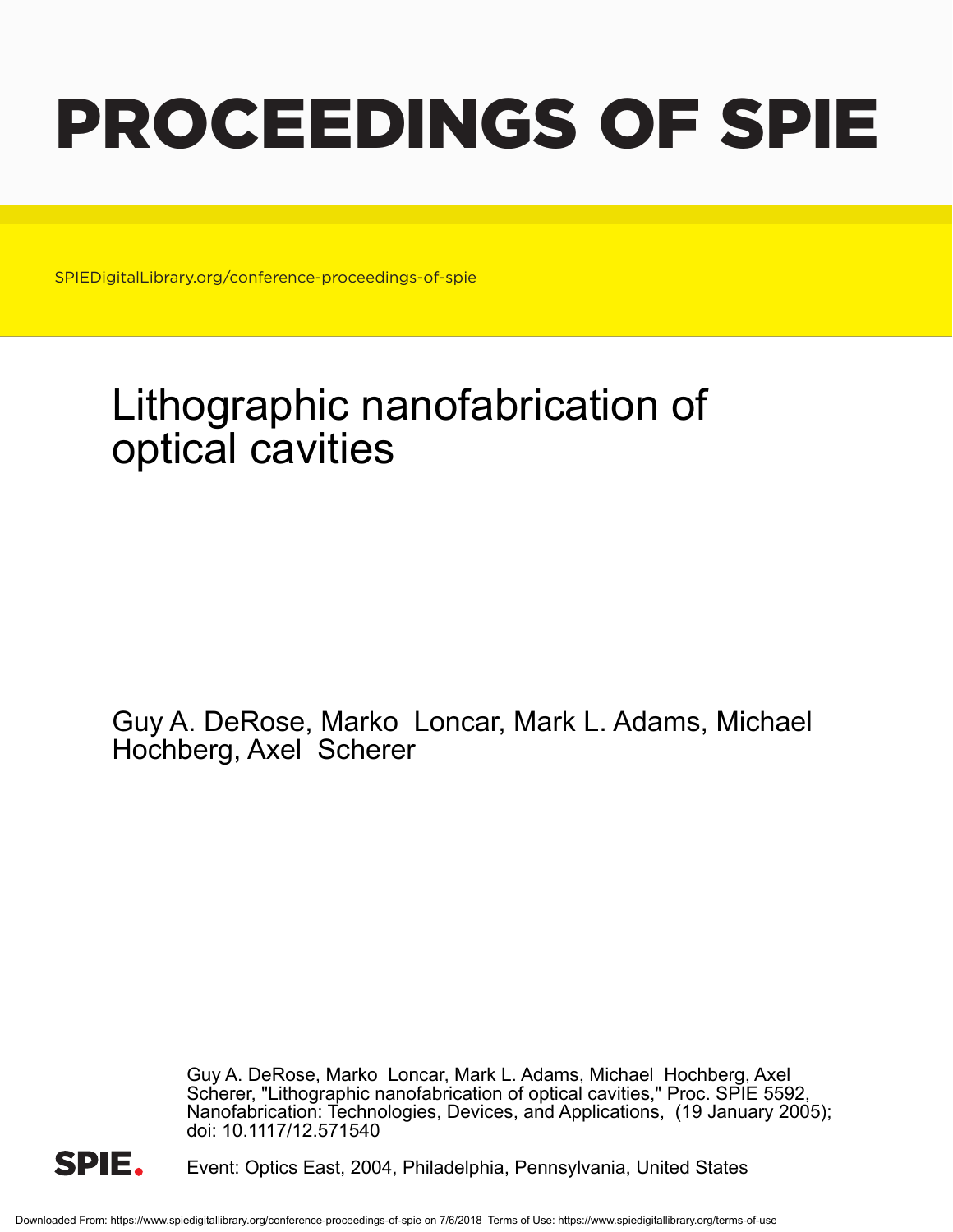### **Lithographic nanofabrication of optical cavities**

Guy A. DeRose<sup>\*a</sup>, Marko Lončar<sup>b</sup>, Mark L. Adams<sup>c</sup>, Michael Hochberg<sup>a</sup>, Axel Scherer<sup>a</sup>

<sup>a</sup> Department of Electrical Engineering, California Institute of Technology, 1200 E. California Blvd., Mail Stop 200-36, Pasadena, CA USA 91125 <sup>b</sup> Division of Engineering and Applied Sciences, Harvard University, 9 Oxford Street, Cambridge, MA 02138 ENSCO, Inc., 4849 North Wickham Road, Melbourne, FL 32940

#### **ABSTRACT**

Lithographic control over nanostructures has recently evolved to an accuracy that permits the sub-wavelength manipulation of light within high refractive index semiconductors. We have used this lithographic control to fabricate two-dimensional photonic crystal cavities and micro-ring resonators. Here we will show the fabrication techniques utilized for the construction of High-Q nanocavities and, in particular, focus on the influence of present-day lithographic and etching procedures on the performance of the cavities. Applications of these optical cavities range from communications to chemical sensing and we will describe the effects of geometry on the different applications. We show the use of optical cavities for the miniaturization of optical spectroscopy systems with ultra-high spatial and spectral resolution.

**Keywords**: nanofabrication, optical cavity, chemical sensor, lithography

#### **1. INTRODUCTION**

The construction of compact spectroscopic tools for the optical analysis of ultra-small  $({\sim}10^{-17}$  liter) sample volumes remains an important goal in the development of integrated microfluidics systems. Miniaturization of appropriate light sources and detectors can enable very compact and versatile "laboratory on a chip" devices, in which many analytical functions can be monolithically combined. One of the device integration platforms which is ideally suited to enable such integration of ultra-small and efficient optical components is the membrane based planar photonic crystal, defined in



Figure 1. Scanning electron micrograph and calculated field distribution of a photonic nanocavity laser sensor. high refractive index contrast materials by standard lithography and semiconductor fabrication processes. High quality optical cavities with mode volumes far below a cubic wavelength have already been demonstrated, and can be used to obtain large optical field intensities and ultra-small laser sources. Here photonic crystal lasers and microfluidic delivery systems were combined with the idea of miniaturizing spectroscopic analysis tools.

Until recently, the applications of planar photonic crystals were restricted to large-scale integration of optical wavelength division multiplexing (WDM) components

for telecommunications. Compact lasers, detectors, modulators, waveguides and prisms have been fabricated and demonstrated in thin slabs of silicon, GaAs or InGaAsP [1]. These devices can be used to generate, concentrate and route light efficiently within nanophotonic chips. Discrete planar photonic crystal nanocavities with high quality factors and small mode volumes have also been applied to cavity QED experiments [2]. These take advantage of the strong overlap between a spectrally narrow light emitter placed into the intense electromagnetic fields of a high finesse optical nanocavity. Here, we present another application of planar photonic crystal cavities in the development of chemical sensors, with high spectral resolution and excellent sensitivity to changes in the absorption or refractive index of their

\* electronic mail: derose@caltech.edu

Nanofabrication: Technologies, Devices, and Applications, edited by Warren Y-C. Lai, Stanley Pau, O. Daniel López, Proc. of SPIE Vol. 5592 (SPIE, Bellingham, WA, 2005) 0277-786X/05/\$15 · doi: 10.1117/12.571540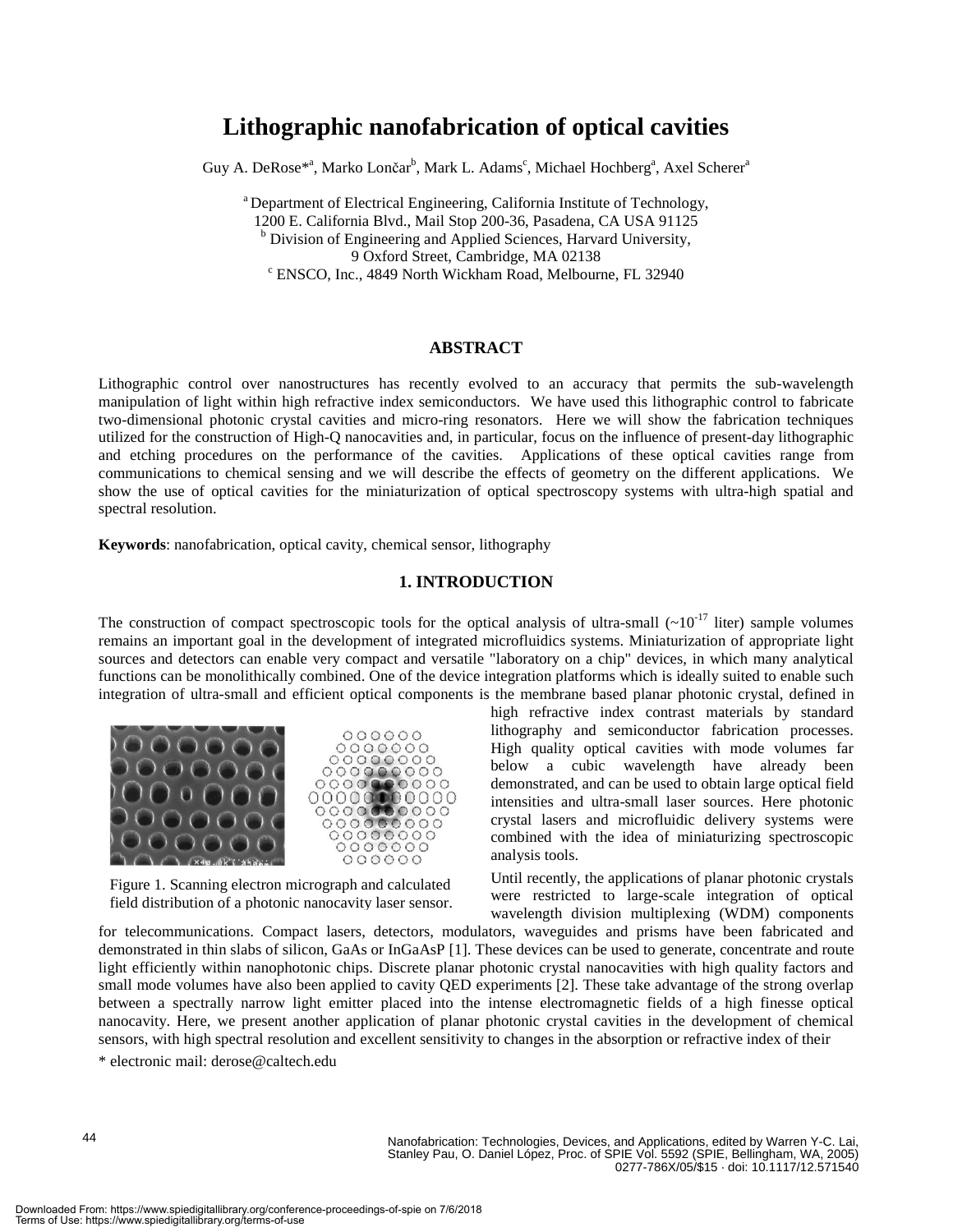surrounding. By combining an unconventional cavity geometry (Figure 1) with optical gain at 1550nm, ultra-small sensor elements that emit a very narrow spectrum have been defined. Since these are lithographically defined, such sources can easily be integrated into large arrays to perform biological and chemical analysis on extremely small reagent volumes with outstanding sensitivity.

#### **2. SENSOR DESIGN**

#### **2.1 Laser Design**

The cavity geometry chosen for these chemical sensors is based on a single defect triangular lattice planar photonic crystal [2-11]. In addition to the introduction of a smaller hole to define the optical cavity, a fractional edge dislocation is also introduced by extending the length of one of the rows of holes to break the symmetry of the optical cavity. In our previous publications we have experimentally described the advantages of such a structure, and shown that it supports modes with both high Q [9] and small  $V_{mode}$  [12]. When defined within InGaAsP membranes, low-threshold room temperature lasers have also been defined [8]. The cavity design is shown in Figure 1 and it can be seen that the energy of the mode is mostly confined to the central defect hole. In order to increase the interaction between light and the



Figure 2. Dependence of the (a) eigen-frequency and (b) Q factor of HQ mode ( $p/a=25\%$ ) on the refractive index of analyte.

material within that hole, a larger defect hole diameter is preferred. However, increasing this hole reduces the gain provided by the light emitting quantum wells within the laser cavity and thereby increases the threshold of our laser. Therefore, a trade off between the optical overlap with the analyte cavity and the optical gain is needed, and we have addressed this problem using numerical modeling.

This laser cavity has been designed using 3-D finitedifference time-domain

modeling. The thickness of the slab with refractive index of 3.4 was d=0.75a, where a is the lattice parameter of the photonic crystal. The size of the holes which define the planar photonic crystal mirror surrounding the cavity was r=0.3a. A single defect donor cavity in a triangular lattice photonic crystal without the fractional edge dislocation is known to support two doubly-degenerate, linearly polarized, dipole modes [13] with rather modest quality factors of several hundred. However, as the photonic crystal lattice is stretched by introducing a fractional dislocation, these modes start to interact, the degeneracy between them is lifted, and the quality factor of one of these modes is increased to over 6000.

This optical Q can be separated into a vertical component  $(Q<sub>vert</sub>)$ , which accounts for all out-ofplane losses from the cavity, and a lateral component  $(Q<sub>lat</sub>)$ , which accounts for in-plane losses. The highest Q that can be achieved within a planar photonic crystal cavity is usually limited by  $Q<sub>vert</sub>$ , since  $Q<sub>lat</sub>$  can be arbitrarily increased by lithographically adding more photonic crystal layers around the photonic crystal defect [13]. It is of interest to determine the change in this Q as the cavity is back-filled with reagents. From Figure 2b, it is shown that the highest Q (of above 6000) that could be achieved in the modeled cavity design occurs at an ambient refractive index n=1, and this value deteriorates as the refractive index of the ambient surrounding the photonic crystal cavity is



Figure 3. Measured laser spectra of photonic nanolaser sensor when filled with air, methanol and IPA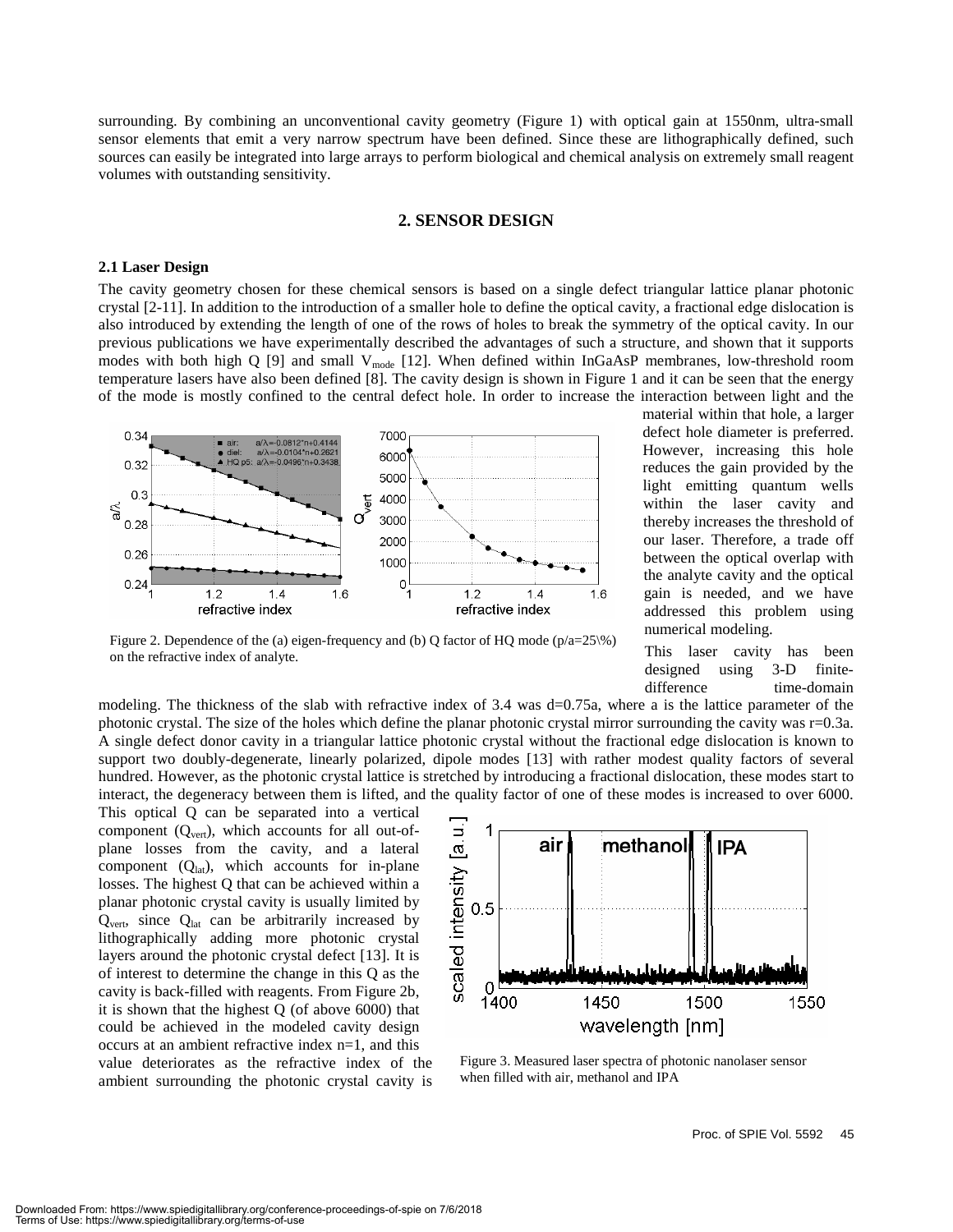increased. This decrease in Q is a result of the weaker vertical confinement of light by total internal reflection, and we have compensated for the deterioration of the Q by increasing the thickness of the photonic crystal slab to optimize lasers functioning in n~1.5 ambient solutions. Another important figure of merit for evaluating the performance of the

laser spectrometer is the gain provided by the active material to the lasing mode. As the defect hole diameter is decreased and the amount of dislocation is increased, we can expect a better overlap between the optical cavity mode and the quantum wells, and a decrease in the laser threshold. However, it is important in spectroscopy applications that the defect hole is large in order to obtain the desired interaction between optical cavity field and the reagent. Therefore, we have chosen  $r_{\text{def}} = 0.15a$  and  $p = 0.25a$  as a good compromise for the initial laser sensor design.

In Figure 2 the dependence of the eigen-frequency of the lasing mode is also shown, and it can be seen that this frequency of the resonant mode, as well as the band edges of the PBG, depend linearly on the refractive index of the analyte. From linear fits of the dependence of the resonant frequency on the refractive index of the analyte  $(n_{analyte})$ , the sensitivity of the cavity can be estimated, and this predicted that the wavelength shift of the resonance should be approximately  $\Delta\lambda \approx 266 \cdot \Delta n$ . If we assume that the cavity is embedded in a typical polymer (n≈1.4) and below the lasing threshold, a change in refractive index that is still observable from the cavity Q values would be  $\Delta n$ ~0.002. That would provide wavelength shift of ∆λ≈0.54nm. On the other hand, once we introduce optical gain into the cavity, as in the case of the laser spectrometer described below, the linewidth of emission is significantly narrowed, and therefore much higher sensitivities of ∆n<<0.001 can be measured even in cavities with modest Q factors.

To demonstrate this, photonic crystal nanolasers were fabricated from InGaAsP quantum well material. Optical gain was provided by four 9nm thick, compressively strained quantum wells, placed in the center of a 330nm thick InGaAsP slab. The emission from the quantum wells was in the range of  $1300$ nm< $\lambda$ <1600nm, and these were constructed within a free standing membrane, patterned with a photonic crystal lattice as shown in Figure 1, and embedded into





Figure 4. Laser chip embedded in elastomeric flow system. In the top figure, the elastomer is 2 cm square, and the channels are 100 µm apart in the bottom detail.

elastomeric flow channels (Figure 4). The precise emission wavelength could be controlled either by scaling the lattice parameter, or by changing the size of the defect hole introduced into the lattice to form the cavity. The structures were tested using micro-photoluminescence approach, and were optically pumped at room temperature with 30ns pulses of 3µs periodicity ( $\lambda_{\text{pump}}$ =830nm). Further details of fabrication procedure and experimental method can be found in Reference 8. Here we have converted these opto-fluidic devices into sensors that can analyze ultra-small volumes of material, and integrated these with microfluidic sample delivery systems.

#### **3. RESULTS**

#### **3.1 Chemical sensing**

We have already demonstrated that low-threshold laser cavities can be applied for accurate refractive index measurement. The porous cavity design presented here permits the introduction of analyte directly into the high optical field of the laser cavity, and when the overlap between that introduced analyte and the optical field generated in the laser cavity is optimized, the sensitivity of a fabricated nanocavity sensor can be maximized. Moreover, the ultrasmall mode volume of these lasers permits the sensitivity to optical changes within femtoliter volumes. Photonic crystal nanocavities can support high optical fields with very small mode volumes  $(V_{mode})$ , and such structures are expected to be ideal for the analysis of reagent volumes below  $10^{-17}$  liters. This enabled the sensing and analysis of individual organic molecules or self-assembled quantum dots, and offered a unique opportunity to achieve strong interaction between light and molecules on a nano-scale level. The introduction of absorbing or fluorescing molecules into such cavities has a large influence on the optical signature, and in turn the high fields obtained can be used to excite nonlinear effects and can be used for spectroscopy on the cavity contents. We have shown that, when properly designed, room temperature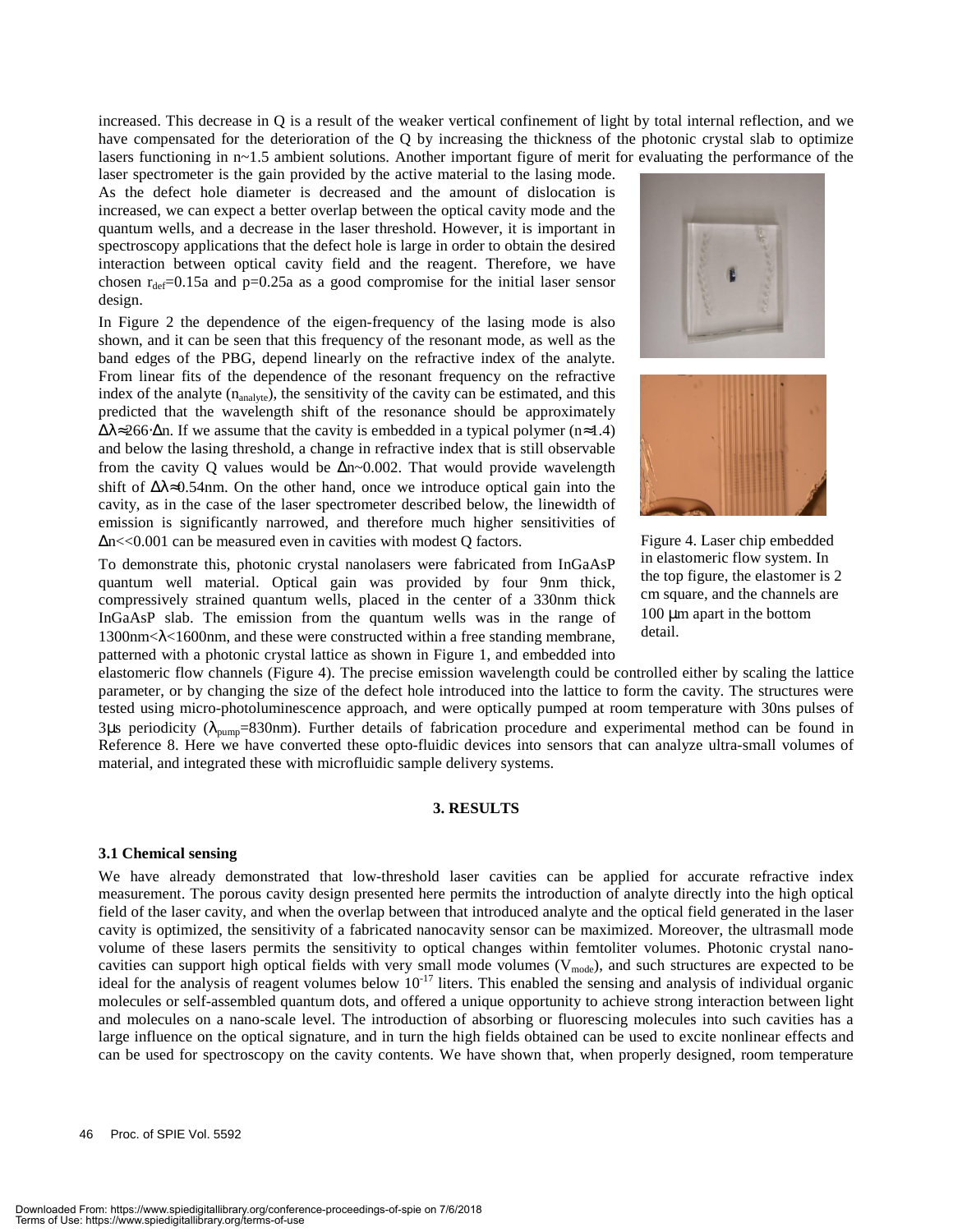lasers can operate within both aqueous and organic solutions, and changes in refractive index of the material within the laser cavity can be optically detected with excellent accuracy (Figure 5).



Figure 5. Laser sensor calibration curve relating the ambient refractive index to the emission wavelength for three lasers

The simplest method of optically sensing ambient material uses the laser spectrum to determine the cavity length and thus the refractive index of a reagent within the cavity. This method uses the wavelength shifts in the laser spectrum when the laser is immersed into a solution or exposed to a material to measure its refractive index. In this method, the sensitivity of the sensor depends on the smallest change in refractive index that can be optically detected. In passive devices, this is related to the width of the cavity resonance Fabry-Perot peak which in turn is determined by cavity quality Q, and can be as small as  $\sim 0.2$ nm in the presented cavity design. However, a laser linewidth can be much narrower than the Fabry-Perot cavity peak, and even smaller shifts in the lasing wavelength can be detected by taking advantage of the spectral narrowing from stimulated emission above laser threshold. To test the influence of a change in ambient refractive index on the laser spectrum of a cavity, the photonic crystal lasers have been backfilled with iso-propyl alcohol (IPA) and methanol. Figure 5 shows position of the resonances from three different lasers after immersion in index-matching fluids. It can be seen that the wavelength shifts linearly with refractive index. The 67nm red-shift associated with immersion into IPA corresponds to a change in refractive index from 1.0 to 1.377, and yields roughly 1nm spectral shift for a 0.0056 change in refractive index. When IPA is replaced with methanol (n=1.328), the laser resonance experiences a blue shift of  $\sim$ 9nm, which is again in good agreement with predicted shift of ~13nm from our theoretical predictions (Figure 2).

We have also investigated the dependence of the cavity resonance wavelength on the lithographic laser

geometry, particularly the lattice constant and the dislocation in the photonic crystal cavity. Resonances experience red shifts of  $\sim$ 80nm when the periodicity is changed from a=446nm (dashed lines) to a=460nm (solid lines), which confirms that it is possible to lithographically adjust the emission wavelength to ensure an overlap of the cavity resonance peak with the InGaAsP quantum well emission gain curve even when the cavities are immersed in a reagent.

#### **3.2 Dense Integration of Laser Sensors**

We have also tested structures with different defect hole radii  $(r_{\text{def}})$  within the same photonic crystal slab in order to explore the integration of multi-wavelength photonic crystal lasers with lithographically predetermined spectra. These devices are particularly interesting as compact multi-wavelength light sources, but are also useful if many reactions have to be monitored at the same time. Individual reactions can be observed in laser cavities which have predetermined spectral signatures, and optically read by observing changes in the collective spectrum of a multi-wavelength laser array. In Figure 6, we show both the structure and accompanying spectra of three optical cavities fabricated within a common photonic crystal slab with lattice constant a=446nm and r=134nm. The sizes of the defect holes which define the optical cavities were varied from  $r_{small}=74$ nm,  $r_{mid}=85$ nm and  $r_{big}=97$ nm, and a detailed view of one of the cavities is shown in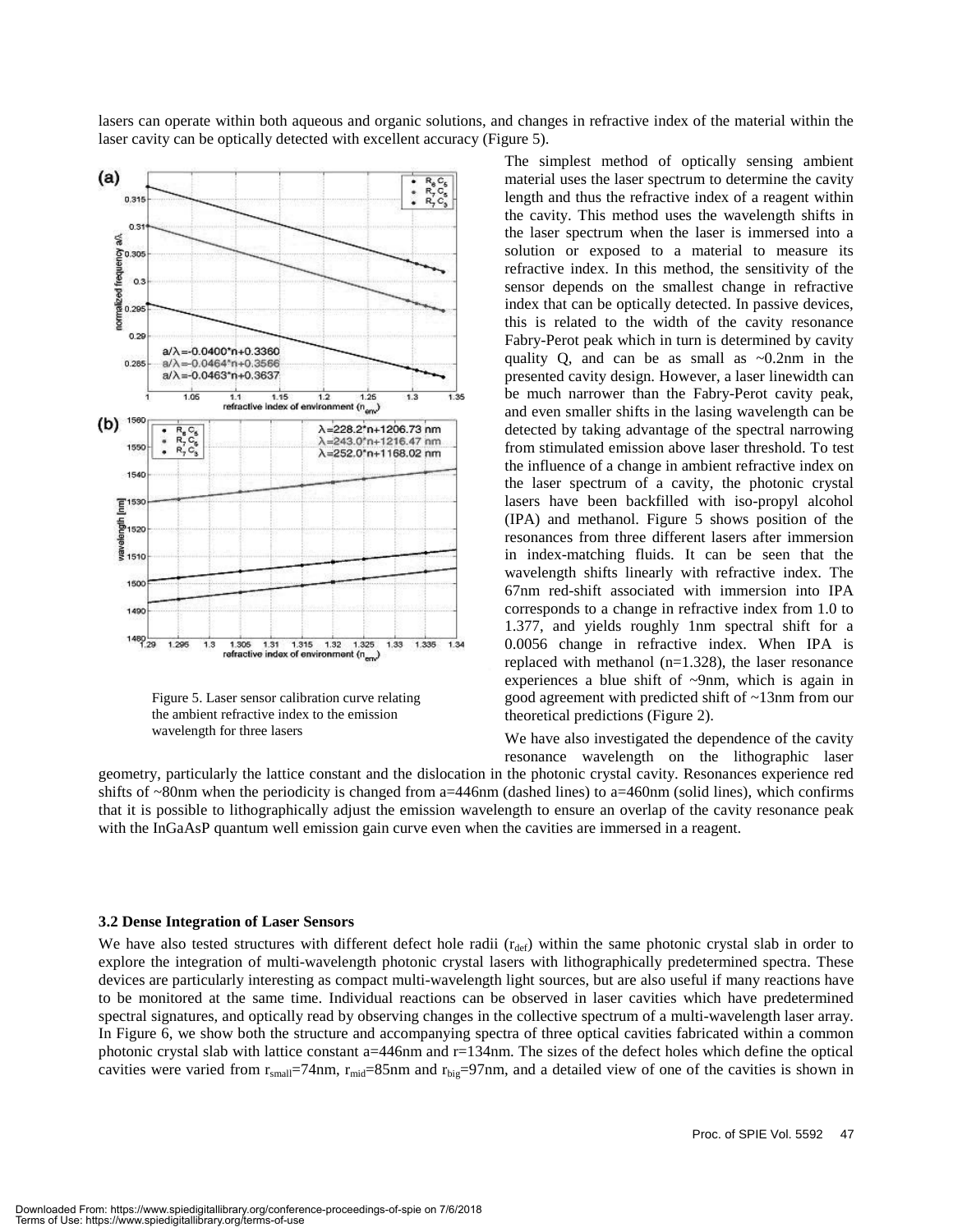the inset. The distance between the three cavities is 10 lattice periods or ~4.5 µm. To measure these lasers, the cavities were pumped individually, and well-confined spectra were obtained from each of these cavities. The lasing wavelength of these cavities could be tuned from 1420nm (for  $r_{\text{big}}$ ) to 1550nm (for  $r_{\text{small}}$ ).

By using adjacent resonator cavities, the integration of light sources with detectors is also possible, since InGaAsP quantum well material can be used both for the generation of light, as well as for the detection of light. Filtered photonic crystal nanocavity detectors can be included to monitor the output of adjacent laser diodes, as long as the detector resonance wavelength coincides with the lasing wavelength. By monitoring the intensity of the detector signal, it is possible to observe small changes in the laser emission wavelength. We have demonstrated both the integration of multiple laser cavities which can be back-filled with analyte and used as refractive index probes, as well as their interrogation with wavelength-matched photonic crystal nanocavity detectors which can be fabricated in very compact tandem sensor systems.

#### **3.3 Laser Spectroscopy**

The narrow emission lines from laser cavities with small mode volumes  $({\sim}10^{-16}$ - $10^{-17}$  liters) provided us with excellent opportunities for chip-based integration of optical spectroscopy systems. We have so far demonstrated operation of such lasers in various solvents and have shown that shifts in refractive index of the ambient material surrounding the laser cavities can be measured by monitoring the laser spectrum. Small changes in refractive index or absorption can be detected within femtoliter volumes of reagent, and such



Figure 6(a) Fabricated structure consists of three cavities integrated within the same photonic crystal mirror. Defect holes are indicated by arrows, and their size increases from right to left. (b) Resonances detected in each cavity. Mode experience blue-shift as the size of defect hole increases. Positions of pump-beam are shown.

devices can be integrated into large arrays to permit the simultaneous analysis of many reagents. However, the problems of reading out the signals for compact monitoring and sensing systems are still formidable. However, if on-chip read-out of the signals is possible, and if such lasers can be demonstrated in spectral ranges where direct excitation of molecular absorption and dye fluorescence are possible, the photonic crystal laser described here will provide an unsurpassed spectroscopic capability in both size and resolution.

We have developed methods for on-chip integrated readout and analysis, as well as develop laser spectrometers with materials systems that will allow shorter wavelength operation. Since InGaAsP can serve both as a laser gain material as well as a material for light detection, it is possible to develop compact and integrated spectroscopy systems for detection of chemical and biological molecules. Such systems are similar in principle to optical communications opto-electronic integrated circuits (OEICs), but do not suffer from the severe requirements of high speed and low insertion loss needed by telecommunications systems. Since these lasers are used for biochemical sensing by backfilling the defect hole in the photonic crystal cavity with reagent, absorption and Raman spectroscopy can also be conducted for the analysis of chemicals within the nanolaser cavity. Moreover, since the optical field intensity is optimized to be highest in the center of the microfabricated hole containing the reagent, the optical field generated in the laser cavity can be used to optically trap materials (quantum dots, metallic particles, and even large molecules) of higher refractive index than the solvent surrounding the cavity.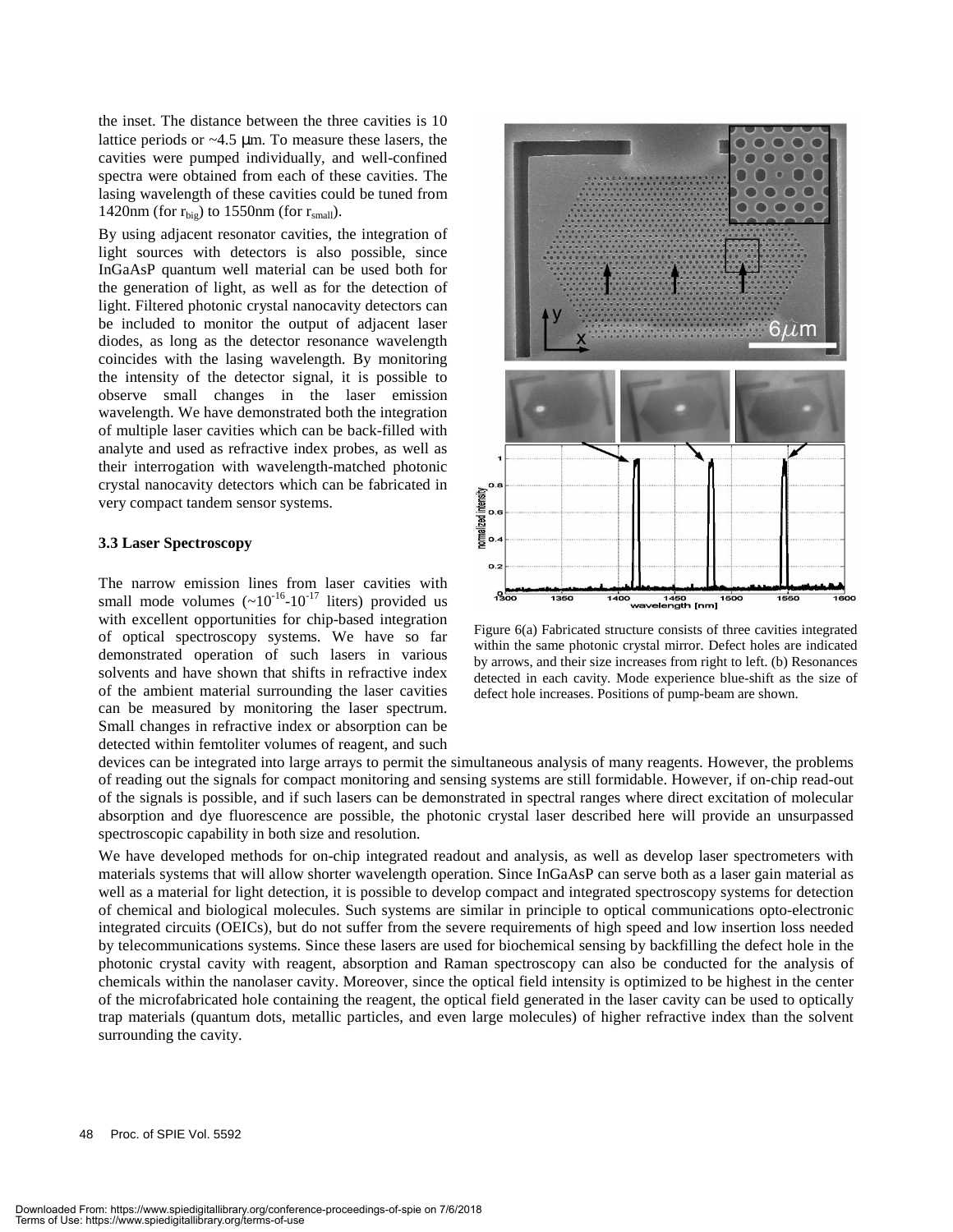#### **3.4 Laser tuning, self-modulation and optical switching**

Since we have now demonstrated that these lasers can be operated after filling with a variety of materials, it is possible to consider inserting photorefractive materials into the cavity. This presents us with the opportunity of switching, tuning and modulation. We have inserted optically active polymers, which have fairly low refractive indices and can be introduced into the cavities by spinning, dipping and subsequent electrostatic poling if required, into these nanocavities. Of particular interest is the self-modulation or Q-switching of the nanolasers with photorefractive material. In such a device, the high field intensities and the efficient modal overlap between electromagnetic field and nonlinear polymer assist us in defining small active devices in which the lasing mode and cavity Q are tuned to modulate above and below lasing threshold. Since the cavity only supports one or two modes, self-modulation with good contrast can be measured, since energy is not simply swapped from one mode to another.

#### **4 CONCLUSIONS**

The use of laser spectroscopy in chemical analysis has a long history. Typically, such analysis consists of an external laser as a light source, a cuvette or other sample holder, a spectrometer and an external detector. The miniaturization of such a system typically results in a significant loss of spectral resolution, as the pathlength of the spectrometer determines that value. Here, we show that it is possible to miniaturize such measurement systems by building a laser cavity into which the sample can be introduced. Indeed, we expect that both high spatial and spectral resolution result when the sample is directly introduced into a high field region of the optical cavity, provided that the optical cavity volume is very small and mode hopping can be avoided. By using photonic crystals, we believe that it becomes possible to define ultra-small spectroscopic systems in which femto-liter volumes can be analyzed.

#### **ACKNOWLEDGEMENTS**

The authors gratefully acknowledge funding from the National Science Foundation, DARPA and the Air Force Office of Scientific Research.

#### **REFERENCES**

[1] T. Krauss, R. DeLaRue, and S. Brand, "Two-dimensional photonic bandgap structures operating at near infrared wavelengths". *Nature*, **383,** p. 699-702, 1996.

[2] H. Mabuchi, M. Armen, B. Lev, M. Loncar, J. Vuckovic, H.J. Kimble, J. Preskill, M. Roukes, A. Scherer, *Quant. Info. and Comput*., **1**, pp. 7-12 (2001).

[3] Sakoda, K., *Optical Properties of Photonic Crystals.* 2001, Berlin: Springer., and E. Miyai and K. Sakoda, "Localized defect modes with high-quality factors in a photonic crystal slab on a low-index dielectric substrate," *Jap. J. of Appl. Phys*., **41**, pp. L694-L696, 2002.

[4] J. Vuckovic, M Loncar, H Mabuchi, A Scherer , "Design of photonic crystal microcavities for cavity QED". *Phys. Rev. E*, **65** (1): p. 016608, 2002.

[5] Vuckovic, J. and Y. Yamamoto, "Photonic crystal microcavities for cavity quantum electrodynamics with a singe quantum dot" *Appl. Phys. Lett.*, **82** (15), pp. 2374-2376, 2003., T. Yoshie, J. Vuckovic, A. Scherer, H. Chen and D. Deppe, "High quality two-dimensional photonic crystal slab cavities". *Appl. Phys. Lett.*, **79**, pp. 4289-4291, 2001.

[6] H. G. Park, J. K. Hwang, J. Huh, H. Y. Ryu and Y. H. Lee, "Nondegenerate monopole-mode two-dimensional photonic band gap laser". *Appl. Phys. Lett.*, **79**, pp. 3032-3034, 2001.

[7] H. Y. Ryu, S. H. Kim, H. G. Park, J. K. Hwang, Y. H. Lee, "Very-low threshold photonic band-edge lasers from free-standing triangular photonic crystal slabs." *Appl. Phys. Lett.,* **80**, pp. 3883-3885, 2002.